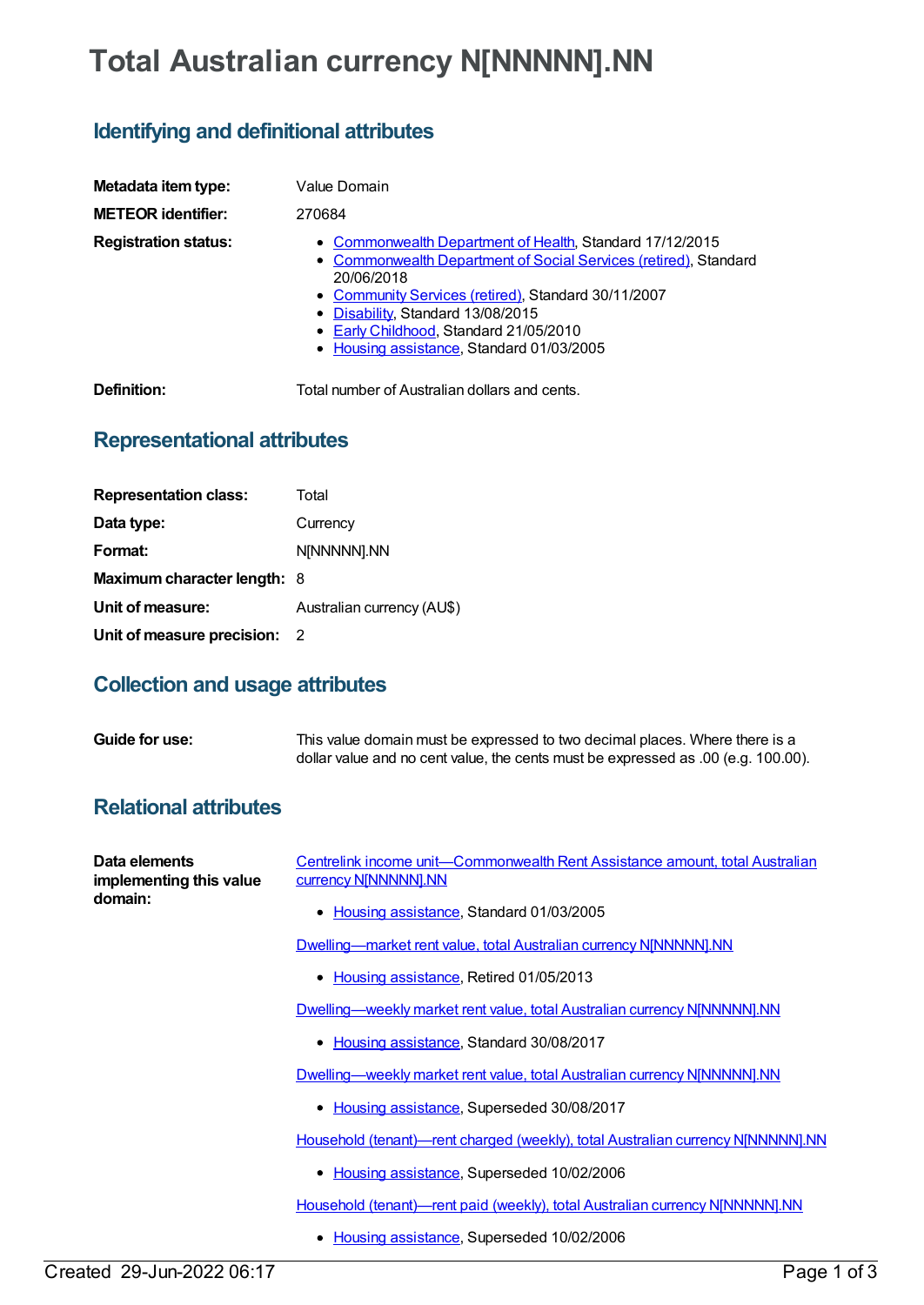[Household—assessable](https://meteor.aihw.gov.au/content/462194) income (weekly), total Australian currency N[NNNNN].NN

• Housing [assistance](https://meteor.aihw.gov.au/RegistrationAuthority/11), Superseded 30/08/2017

[Household—assessable](https://meteor.aihw.gov.au/content/270317) income, total Australian currency N[NNNNN].NN

• Housing [assistance](https://meteor.aihw.gov.au/RegistrationAuthority/11), Superseded 10/02/2006

[Household—assessable](https://meteor.aihw.gov.au/content/595877) weekly income, total Australian currency N[NNNNN].NN

• Housing [assistance](https://meteor.aihw.gov.au/RegistrationAuthority/11), Standard 30/08/2017

[Household—Commonwealth](https://meteor.aihw.gov.au/content/610107) Rent Assistance amount, total Australian currency N[NNNNN].NN

• Housing [assistance](https://meteor.aihw.gov.au/RegistrationAuthority/11), Standard 30/08/2017

[Household—financial](https://meteor.aihw.gov.au/content/608508) assistance amount received, total Australian currency N[NNNNN].NN

• Housing [assistance](https://meteor.aihw.gov.au/RegistrationAuthority/11), Standard 30/08/2017

[Household—financial](https://meteor.aihw.gov.au/content/385254) assistance amount received, total Australian currency N[NNNNN].NN

• Housing [assistance](https://meteor.aihw.gov.au/RegistrationAuthority/11), Superseded 30/08/2017

[Household—gross](https://meteor.aihw.gov.au/content/452645) income (weekly), total Australian currency N[NNNNN].NN

• Housing [assistance](https://meteor.aihw.gov.au/RegistrationAuthority/11), Superseded 30/08/2017

[Household—gross](https://meteor.aihw.gov.au/content/270318) income (weekly), total Australian currency N[NNNNN].NN

• Housing [assistance](https://meteor.aihw.gov.au/RegistrationAuthority/11), Retired 10/02/2006

[Household—gross](https://meteor.aihw.gov.au/content/607882) weekly income, total Australian currency N[NNNNN].NN

• Housing [assistance](https://meteor.aihw.gov.au/RegistrationAuthority/11), Standard 30/08/2017

[Household—rent](https://meteor.aihw.gov.au/content/302600) charged (weekly), total Australian currency N[NNNNN].NN

• Housing [assistance](https://meteor.aihw.gov.au/RegistrationAuthority/11), Superseded 30/08/2017

[Household—rent](https://meteor.aihw.gov.au/content/302612) paid (weekly), total Australian currency N[NNNNN].NN

• Housing [assistance](https://meteor.aihw.gov.au/RegistrationAuthority/11), Standard 10/02/2006

[Household—weekly](https://meteor.aihw.gov.au/content/461250) rebate amount, total Australian currency N[NNNNN].NN

• Housing [assistance](https://meteor.aihw.gov.au/RegistrationAuthority/11), Superseded 30/08/2017

[Household—weekly](https://meteor.aihw.gov.au/content/607896) rebate amount, total Australian currency N[NNNNN].NN

• Housing [assistance](https://meteor.aihw.gov.au/RegistrationAuthority/11), Standard 30/08/2017

[Household—weekly](https://meteor.aihw.gov.au/content/607894) rent charged, total Australian currency N[NNNNN].NN

• Housing [assistance](https://meteor.aihw.gov.au/RegistrationAuthority/11), Standard 30/08/2017

[Household—weekly](https://meteor.aihw.gov.au/content/653397) rent paid, total Australian currency N[NNNNN].NN

[Commonwealth](https://meteor.aihw.gov.au/RegistrationAuthority/7) Department of Social Services (retired), Standard 20/06/2018

[Person—assessable](https://meteor.aihw.gov.au/content/302218) income (weekly), total Australian currency N[NNNNN].NN

• Housing [assistance](https://meteor.aihw.gov.au/RegistrationAuthority/11), Superseded 30/08/2017

[Person—assessable](https://meteor.aihw.gov.au/content/595870) income (weekly), total Australian currency N[NNNNN].NN

• Housing [assistance](https://meteor.aihw.gov.au/RegistrationAuthority/11), Standard 30/08/2017

[Person—gross](https://meteor.aihw.gov.au/content/302481) income (weekly), total Australian currency N[NNNNN].NN